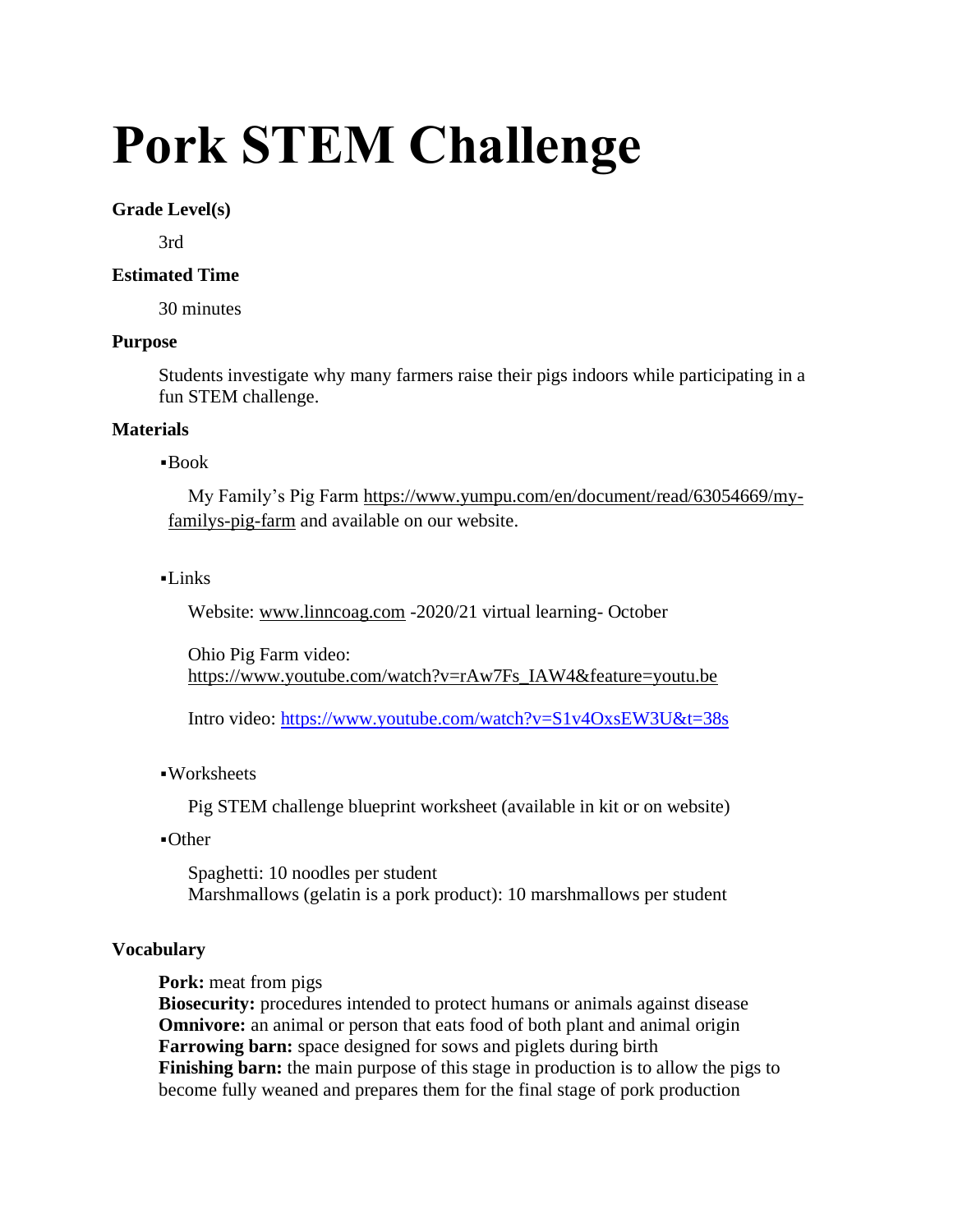**Nursery barn:** space designed for weaned piglets before transitioning to finishing barn

# **Interest Approach – Engagement**

1. Ask the following questions: -What do you know about pigs? 2. Read *My Family's Pig Farm* <https://www.yumpu.com/en/document/read/63054669/my-familys-pig-farm> 3. Ask the following questions:

- Why do we raise pigs?
- How do farmers care for their pigs?
- What do pigs eat?
- Why might pigs live indoors?

# **Background - Agricultural Connections**

Pork is the most widely consumed meat in the world. Bacon, sausage, ham, pork chops, ribs, pepperoni, and hot dogs are all made from pork.

Other valuable products from pigs include insulin for the regulation of diabetes, valves for human heart surgery, suede for shoes and clothing, and gelatin for foods and non-food uses.

In this lesson, students will read a book about raising pigs and discuss different types of housing and why farmers might choose to raise their pigs inside (predators, diseases, weather, etc.)

# **Procedures**

- 1. Show intro video available on our website if not participating in zoom presentation.
- 2. Watch Ohio Pig Farm video [https://youtu.be/rAw7Fs\\_IAW4](https://youtu.be/rAw7Fs_IAW4)
	- Review Video
		- *What are some things you noticed or learned from this video? Where do pigs live? What is their food made of? What do we call their food? How big are full grown pigs? How long does it take for them to be market ready?*
- 3. Activity

# Introduce activity

○ *Now that we've learned about pigs, let's put that to the test. Humans rely on a few key items to survive, what are they? (*food, water and shelter) *Who provides these things for us? As kids, our parents. Who provides these for pigs? FARMERS. We are going to be farmers and provide these things for our pigs in building them a barn.*

Students will act as farmers, scientists and engineers and build a barn for their pig, providing shelter, food and water.

**1. Give instructions (1-2 minutes)**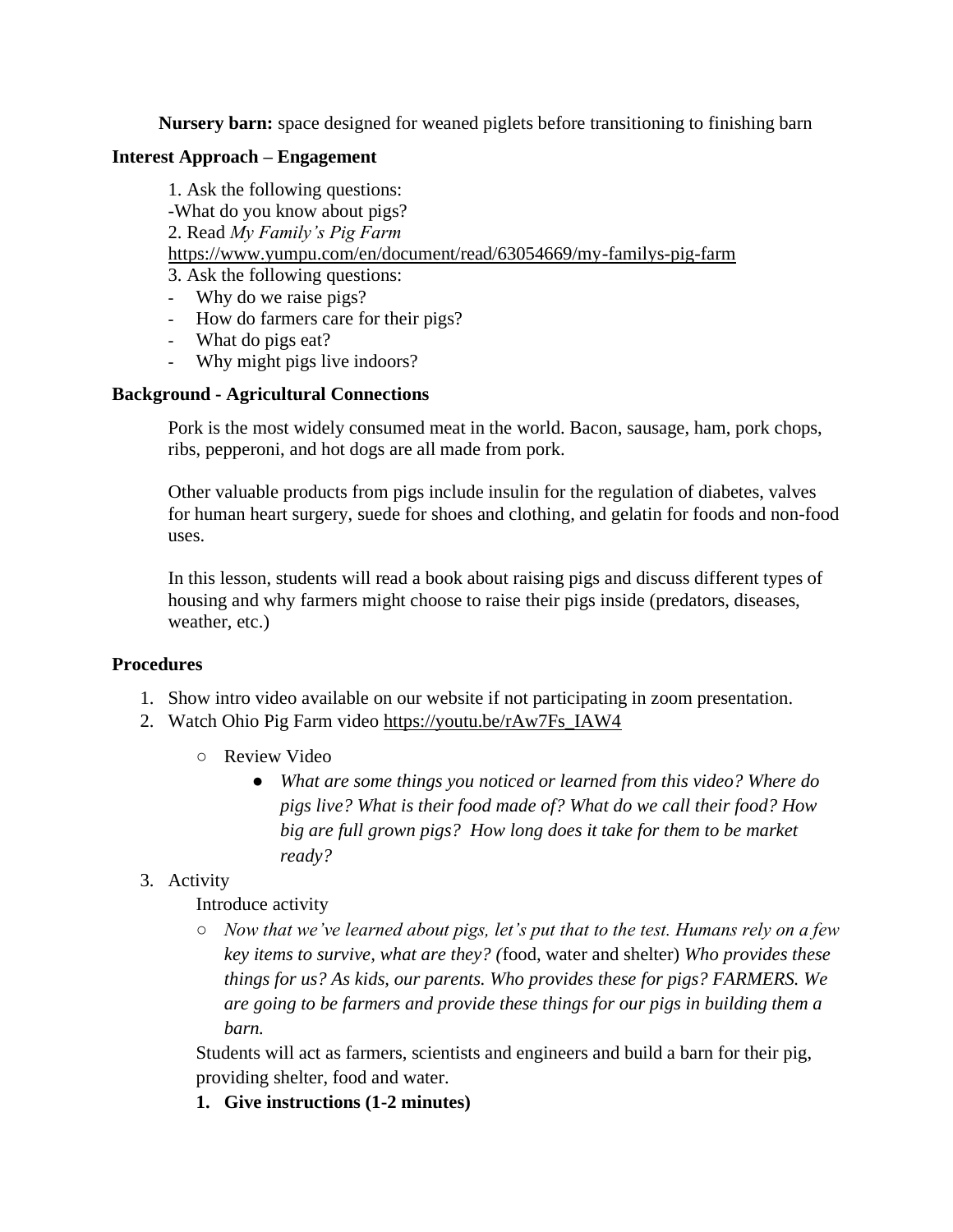- *Scientists, engineers and farmers have worked very hard to provide the best place possible, for pigs to be raised. Pigs live in barns for this reason. We are going to make our pig a barn and provide them shelter, food and water! First, take out a piece of paper and pencil. We must think like an engineer and design our barn, this will be our blueprint! (3-5 minutes) Give your blueprint a title, write your name and begin designing. After your blueprint is complete, we will build our barns.* \*The blueprint can be a stand-alone lesson if you don't feel comfortable building the barn due to COVID.
	- *STEM Challenge: Pass out marshmallows and spaghetti noodles. The barn must stand, and you can only use the supplies given (10 spaghetti noodles and 10 marshmallows)***.**
	- *Marshmallows are a pork product. Gelatin, an ingredient in marshmallows, is a protein made from animal products.*
- **2. Students write up blueprint**
- **3. Give each student spaghetti sticks and marshmallows**
- **4. Students construct barns**

# **Conclusion**

● **Review that pigs are cared for by farmers who raise pigs in barns, safe from predators, weather and disease.**

**Quiz:** Ask the following questions to review:

- What do we call the meat that comes from pigs? (pork)
- Name two reasons why pigs would be kept in barns? (temperature, diseases, predators)
- What is a mom pig called? (sow)
- What is a baby pig called? (piglet)
- What is the first stage on a pig farm called? (farrowing)
- What is the term we use to call a group of piglets? (litter)
- How much does a piglet weigh at birth? (2-3 lbs)
- What is the barn called where piglets go once weaned? (nursery)
- How much does a weaned piglet weigh? (15-20 lbs)
- What is pig feed made of? (corn, soybeans, micronutrients)
- Where is the feed kept? (bin)
- Name the only animal that will not over eat? (pig)
- What is the final barn called before they go to market? (finishing barn)
- How old are pigs when they go to market? (6 months)
- How much do pigs weigh at market? (280 lbs)